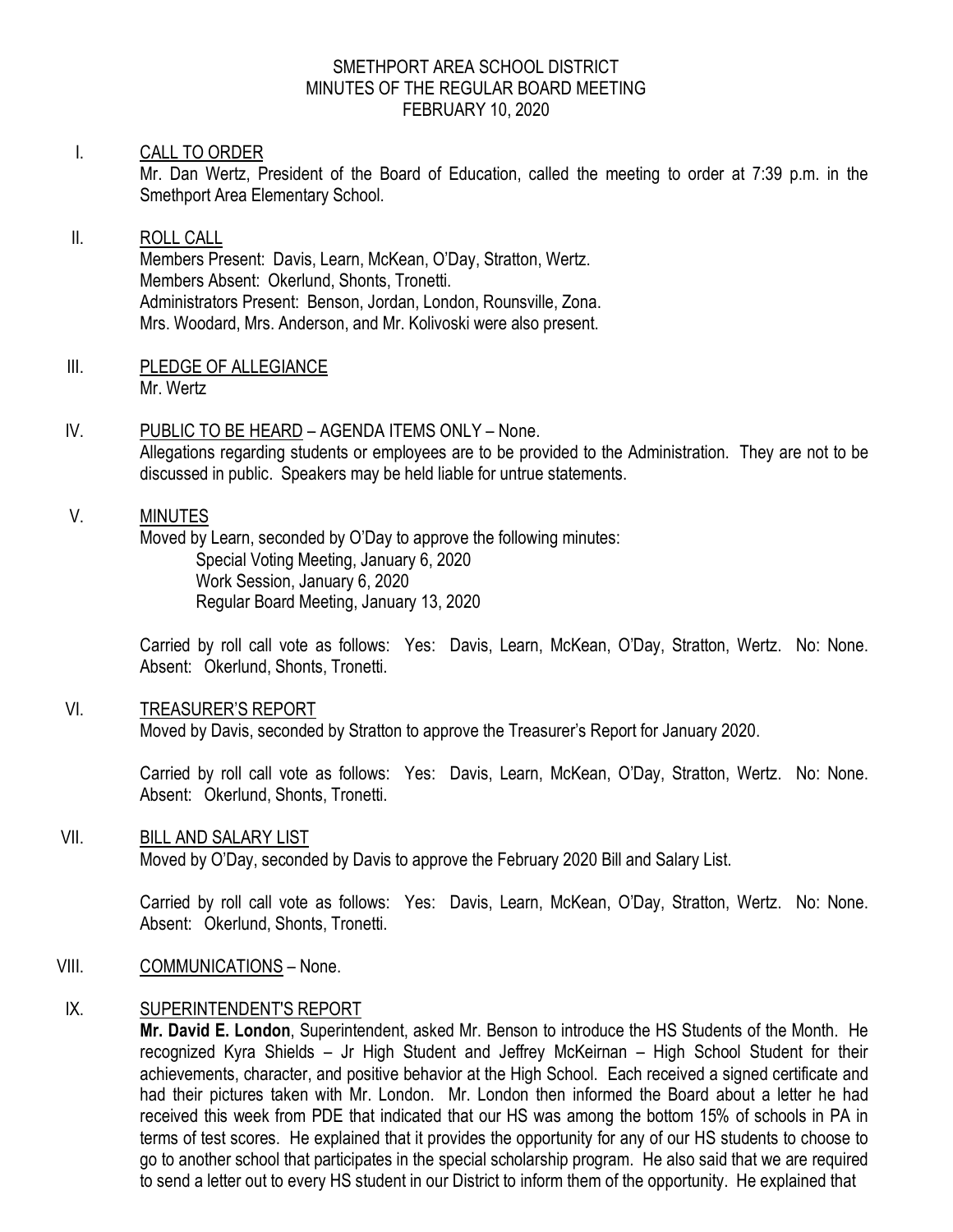our test scores are moving up, but we have a long way to go to reach the proficiency levels expected by the State. However, he explained about several items that have been put in place in the last couple years, such as the Guided Reading Program, Reading Recovery, Curriculum Mapping and Alignment, the HS Block Schedule, and the Chromebook One-to-One Initiative. He told the Board that changes take time to realize the full potential. He said that we should not dismiss what we have tried until we give it enough time to measure its worth to our students. Mr. London reported that Governor Wolf released his budget this week and he continues to support education and some proposed increases in Basic Education and Special Education Funding. There are also two Cyber Charter Reform bills being discussed in the legislature and the Property Tax Relief continues to be discussed. Mr. London also reported that Mr. Petrazio from McClure Company will be coming to a board meeting next month to discuss and go over the energy savings that we have realized following completion of the ESCO project in 2018

X. OLD BUSINESS – None.

#### XI. NEW BUSINESS

(Any new hires under New Business are hired subject to the restriction that the hire will not be finalized unless all of the ACT 168 requirements relative to provisional employment have been met. He/She shall not be permitted to work with or have direct contact with children until all of the mandates of ACT 168 of 2014 have been compiled and the results are determined to be satisfactory to the District).

1. Moved by Stratton, seconded by Davis to approve the following addition(s) to the Substitute Support Staff list for the 2019-20 school year (pending proper paperwork): Stephany Kaziska, Smethport, Teacher's Aide/Clerical

Carried by roll call vote as follows: Yes: Davis, Learn, McKean, O'Day, Stratton, Wertz. No: None. Absent: Okerlund, Shonts, Tronetti.

2. Moved by McKean, seconded by Stratton to approve the following addition(s) to the C.L McKeirnan Substitute Bus/Van driver list for the 2019-20 school year (pending proper paperwork): Bernard Caldwell, Smethport, Van

Carried by roll call vote as follows: Yes: Davis, Learn, McKean, O'Day, Stratton, Wertz. No: None. Absent: Okerlund, Shonts, Tronetti.

3. Moved by O'Day, seconded by Davis to approve the following addition(s) to the Aveanna Substitute Nurse list for the 2019-20 school year (pending proper paperwork): Tiffanie McDowell, Smethport

Carried by roll call vote as follows: Yes: Davis, Learn, McKean, O'Day, Stratton, Wertz. No: None. Absent: Okerlund, Shonts, Tronetti.

4. Moved by Learn, seconded by Stratton to appoint Jaime Digel as an Elementary Part-time 3-hour Cafeteria Staff.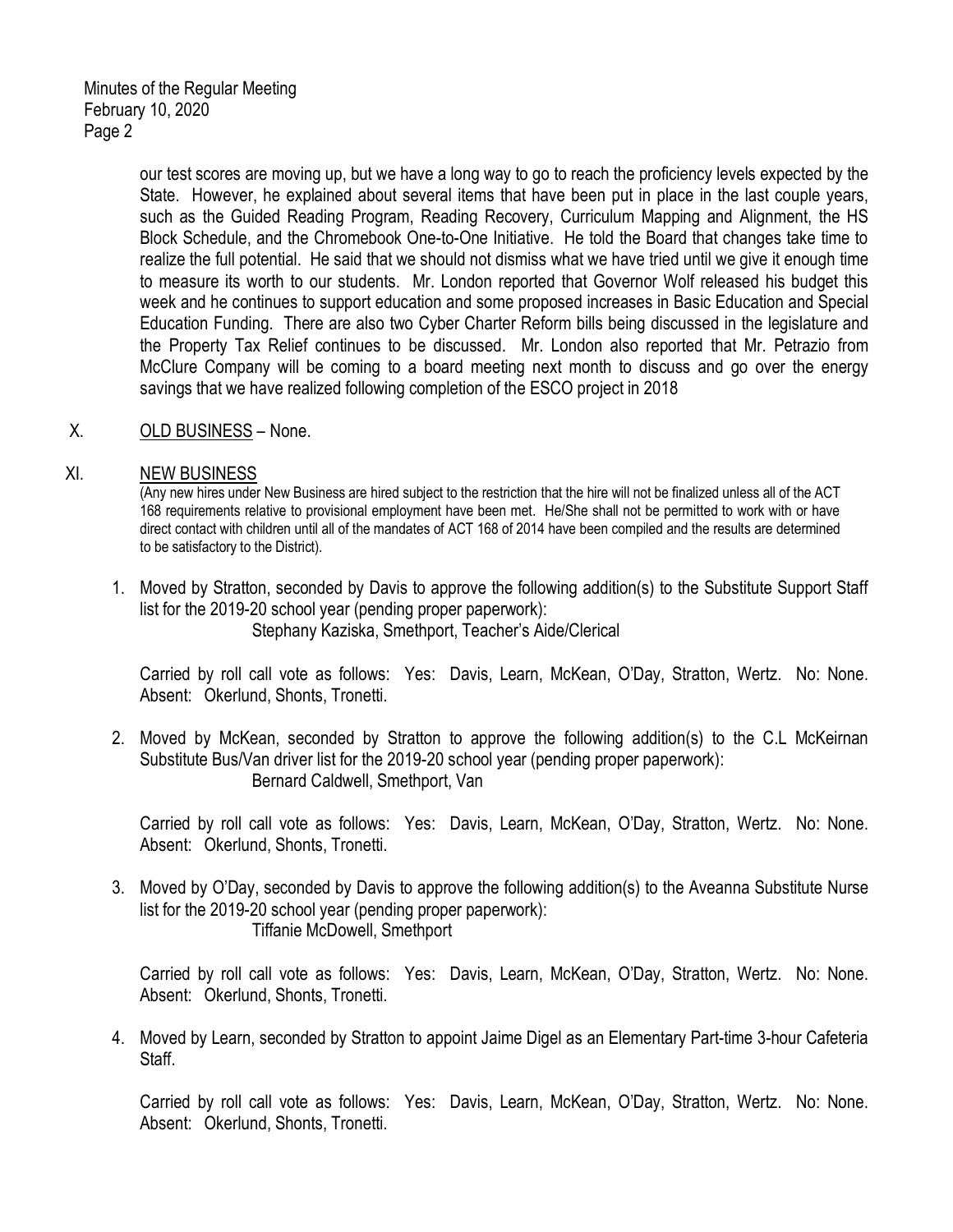5. Moved by Davis, seconded by Stratton to appoint Angela Jeffers as Mentor for Shawna Wolfgang for the 2019-20 school year.

Carried by roll call vote as follows: Yes: Davis, Learn, McKean, O'Day, Stratton, Wertz. No: None. Absent: Okerlund, Shonts, Tronetti.

6. Moved by Davis, seconded by Stratton to appoint Latisha Howard as Mentor for Brittany Ginkel for the 2019-20 school year.

Carried by roll call vote as follows: Yes: Davis, Learn, McKean, O'Day, Stratton, Wertz. No: None. Absent: Okerlund, Shonts, Tronetti.

7. Moved by O'Day, seconded by Davis to appoint Karen Moses as a Teacher to provide services at the McKean County Jail during the 2019-20 school year.

Carried by roll call vote as follows: Yes: Davis, Learn, McKean, O'Day, Stratton, Wertz. No: None. Absent: Okerlund, Shonts, Tronetti.

8. Moved by Learn, seconded by McKean to approve a Medical Leave of Absence from Sarah Cheatle from April 13, 2020 to May 29, 2020.

Carried by roll call vote as follows: Yes: Davis, Learn, McKean, O'Day, Stratton, Wertz. No: None. Absent: Okerlund, Shonts, Tronetti.

9. Moved by McKean, seconded by Stratton to approve a list of Disney Chaperones as presented.

Carried by roll call vote as follows: Yes: Davis, Learn, McKean, O'Day, Stratton, Wertz. No: None. Absent: Okerlund, Shonts, Tronetti,

10. Moved by Stratton, seconded by Davis to approve the 2020-21 School Calendar Resolution regarding Public School Code 1502 – District Approved Local Holidays designating five (5) additional Smethport Area School District local holidays.

Carried by roll call vote as follows: Yes: Davis, Learn, McKean, O'Day, Stratton, Wertz. No: None. Absent: Okerlund, Shonts, Tronetti.

11. Moved by O'Day, seconded by McKean to approve the Smethport Area School District 2020-21 school calendar, which incorporates the "official local school district holidays" as previously designated by the Board's Resolution dated February 10, 2020.

Carried by roll call vote as follows: Yes: Davis, Learn, McKean, O'Day, Stratton, Wertz. No: None. Absent: Okerlund, Shonts, Tronetti.

12. Moved by Learn, seconded by McKean to approve up to a 3-hour early dismissal for students on February 14, 2020 if the Student Government Canned Food Drive reaches its goal.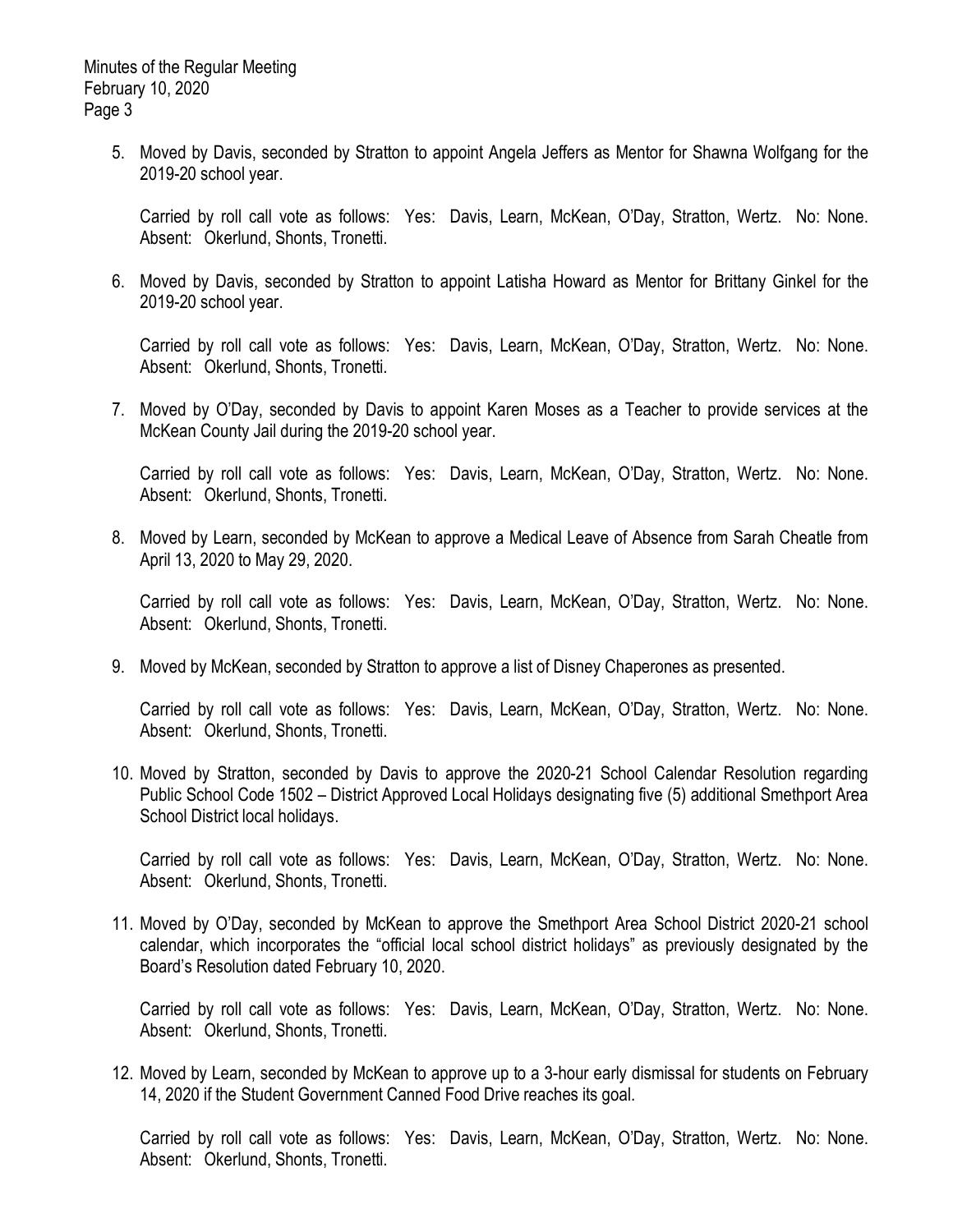13. Moved by McKean, seconded by Stratton to approve an agreement with Bonnie Scanlan, CRNP, effective February 1, 2020 – January 31, 2021 for review and approval of paperwork for Special Education Students eligible for the ACCESS program.

Carried by roll call vote as follows: Yes: Davis, Learn, McKean, O'Day, Stratton, Wertz. No: None. Absent: Okerlund, Shonts, Tronetti.

14. Moved by Davis, seconded by McKean to approve an Extended School Year (ESY) for Special Education to run July  $6<sup>th</sup> - 23<sup>rd</sup>$ , 2020 from 8:15 a.m. – 11:45 a.m. on Mondays – Thursdays.

Carried by roll call vote as follows: Yes: Davis, Learn, McKean, O'Day, Stratton, Wertz. No: None. Absent: Okerlund, Shonts, Tronetti.

15. Moved by Stratton, seconded by Learn to approve a transfer of \$250,000 to the Capital Projects Fund from the unassigned fund balance remaining as of June 30, 2019.

Carried by roll call vote as follows: Yes: Davis, Learn, McKean, O'Day, Stratton, Wertz. No: None. Absent: Okerlund, Shonts, Tronetti.

16. Moved by O'Day, seconded by Davis to approve a transfer of \$350,000 to the Debt Service Committed Fund Balance from the unassigned fund balance remaining as of June 30, 2019.

Carried by roll call vote as follows: Yes: Davis, Learn, McKean, O'Day, Stratton, Wertz. No: None. Absent: Okerlund, Shonts, Tronetti.

17. Moved by Davis, seconded by McKean to approve a transfer of \$360,000 to the PSERS Committed Fund from the unassigned fund balance remaining as of June 30, 2019.

Carried by roll call vote as follows: Yes: Davis, Learn, McKean, O'Day, Stratton, Wertz. No: None. Absent: Okerlund, Shonts, Tronetti.

18. Moved by McKean, seconded by Stratton to approve a request from David London to take continuing education PILS credits in the area of Responsive Schools and Resilient Students during March 2020 at a cost of \$349 plus travel.

Carried by roll call vote as follows: Yes: Davis, Learn, McKean, O'Day, Stratton, Wertz. No: None. Absent: Okerlund, Shonts, Tronetti.

19. Moved by O'Day, seconded by Davis to approve a 2<sup>nd</sup> grade Field Trip request to Sprague's Maple Syrup Farm in Portville, NY, on March 3, 2020. This trip is funded by a Venture Grant.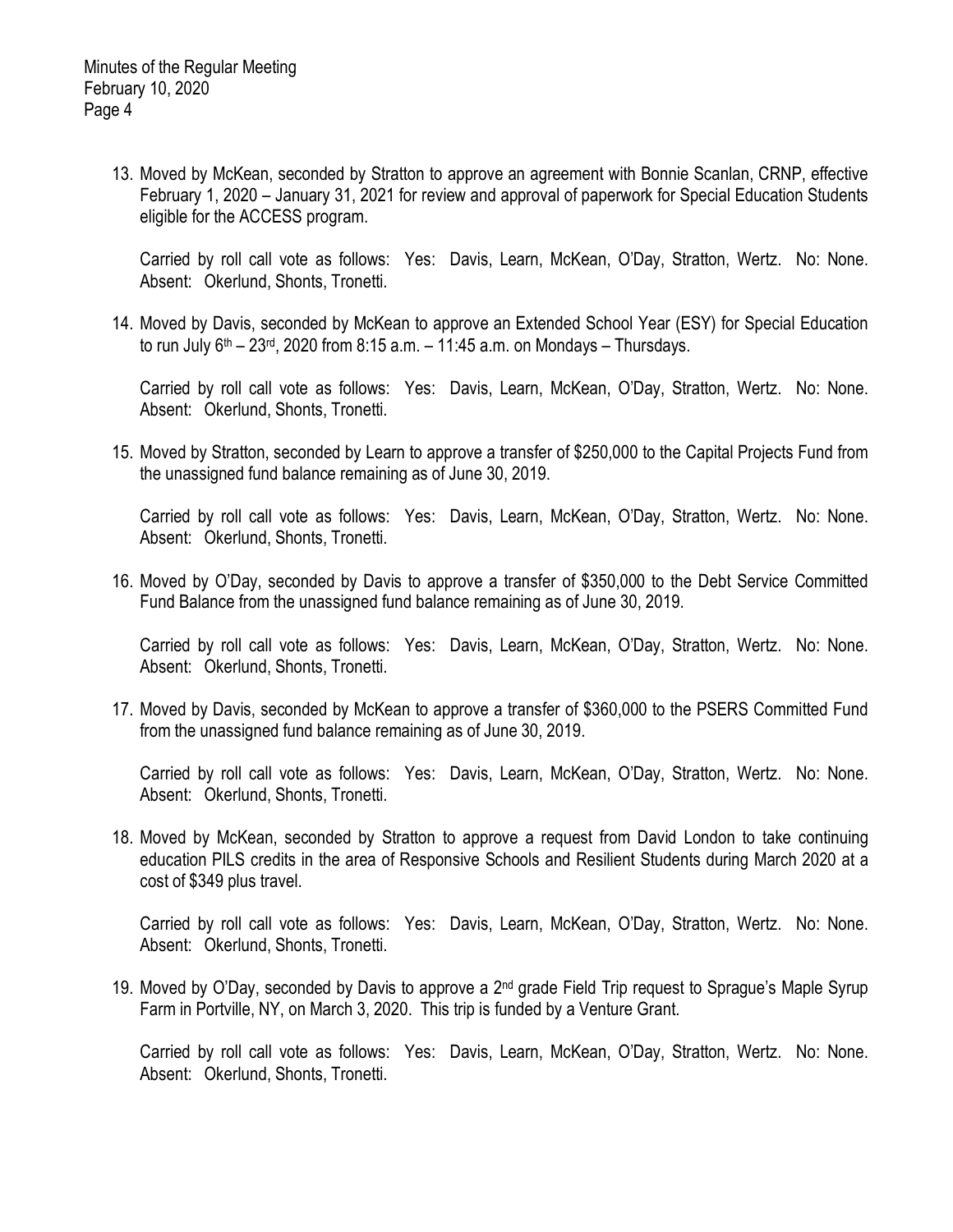Minutes of the Regular Meeting February 10, 2020 Page 5

> 20. Moved by O'Day, seconded by Stratton to approve an addendum to the contract with Seneca Highlands I.U. 9 for Internet Consortium Services at a cost of \$4,057.86 with an increase of \$806.40 to more than triple our bandwidth.

Carried by roll call vote as follows: Yes: Learn, McKean, O'Day, Stratton, Wertz. No: None. Absent: Okerlund, Shonts, Tronetti. Abstain: Davis.

21. Moved by Learn, seconded by McKean to approve the 2020 Amended CTC Articles of Agreement with the Seneca Highlands I.U. 9 as presented.

Carried by roll call vote as follows: Yes: Learn, McKean, O'Day, Stratton, Wertz. No: None. Absent: Okerlund, Shonts, Tronetti. Abstain: Davis.

22. Moved by Stratton, seconded by Learn to approve a Linkage Agreement between Sagewood, Inc. and Smethport Area School District.

Carried by roll call vote as follows: Yes: Davis, Learn, McKean, O'Day, Stratton, Wertz. No: None. Absent: Okerlund, Shonts, Tronetti.

23. Moved by McKean, seconded by Davis to approve a Letter of Resignation, for retirement purposes, from Patty Shick effective May 29, 2020. Mr. London thanked Patty for her years of dedicated service to the District, Staff, and students of SASD.

Carried by roll call vote as follows: Yes: Davis, Learn, McKean, O'Day, Stratton, Wertz. No: None. Absent: Okerlund, Shonts, Tronetti.

24. Moved by O'Day, seconded by Davis to approve the following Fall Coaching Supplement Position(s) for the 2020-21 school year:

| Volunteer Assistant Girls' Jr-High Basketball Coach (2019-20 SY) Amanda Davis |  |
|-------------------------------------------------------------------------------|--|